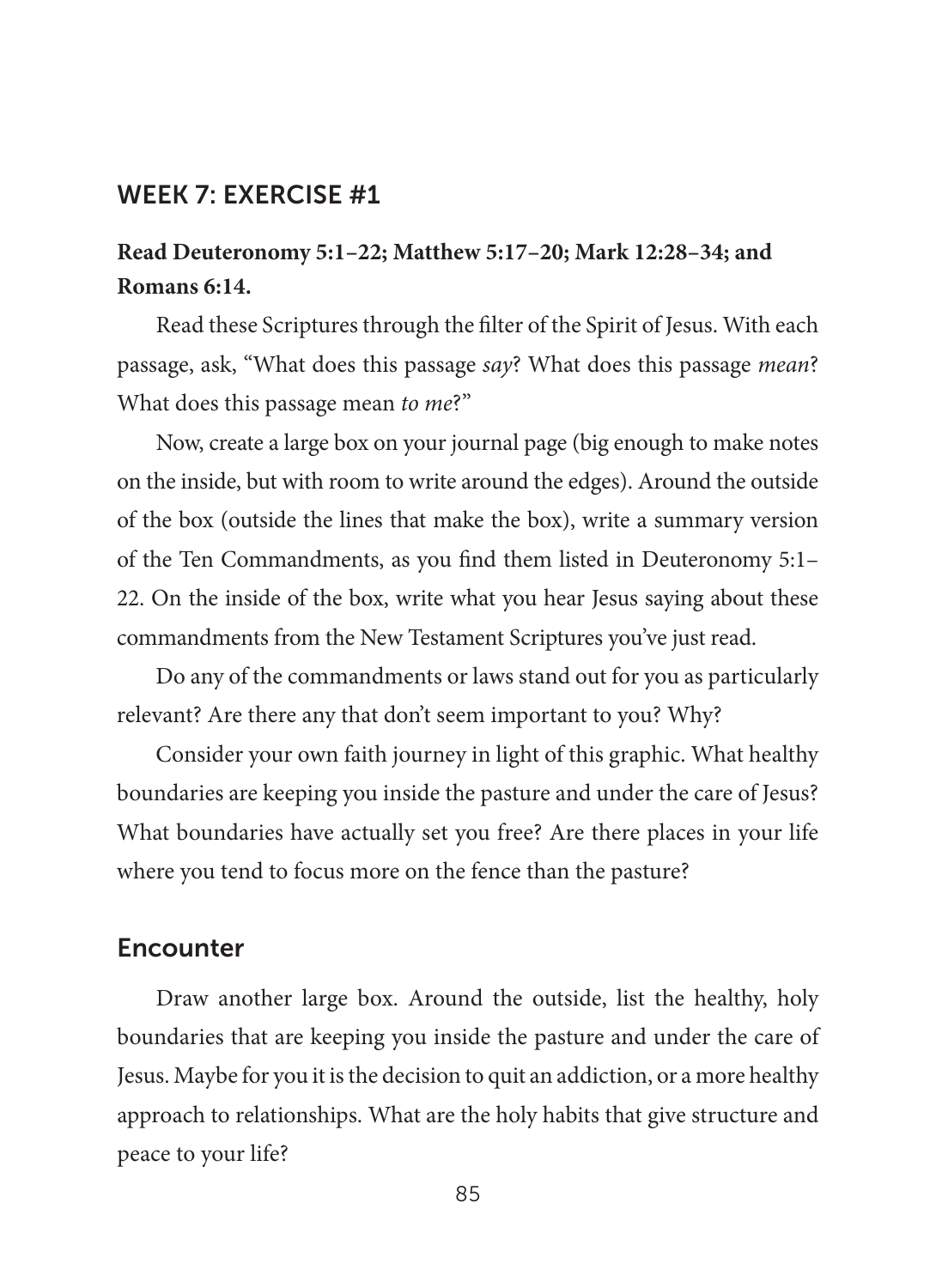

Now, inside the box write those things you've discovered in following Jesus that make this journey more joyful, more meaningful, than what you used to know.

The essence of the Christian faith is placing confidence in the One sent by God. Does your life reflect that kind of confidence? Do you trust God with the details of your life? What areas of your life need to be bordered with a holy discipline? In what areas of your life do you need to focus more on grace and less on rules? Continue to make notesin and around your box as you reflect on these questions.

Looking at the graphic you've just made, would you say that the life you have now is better than the one you had before you encountered Jesus?

Talk honestly to Jesus about your discoveries. Give thanks for progress made.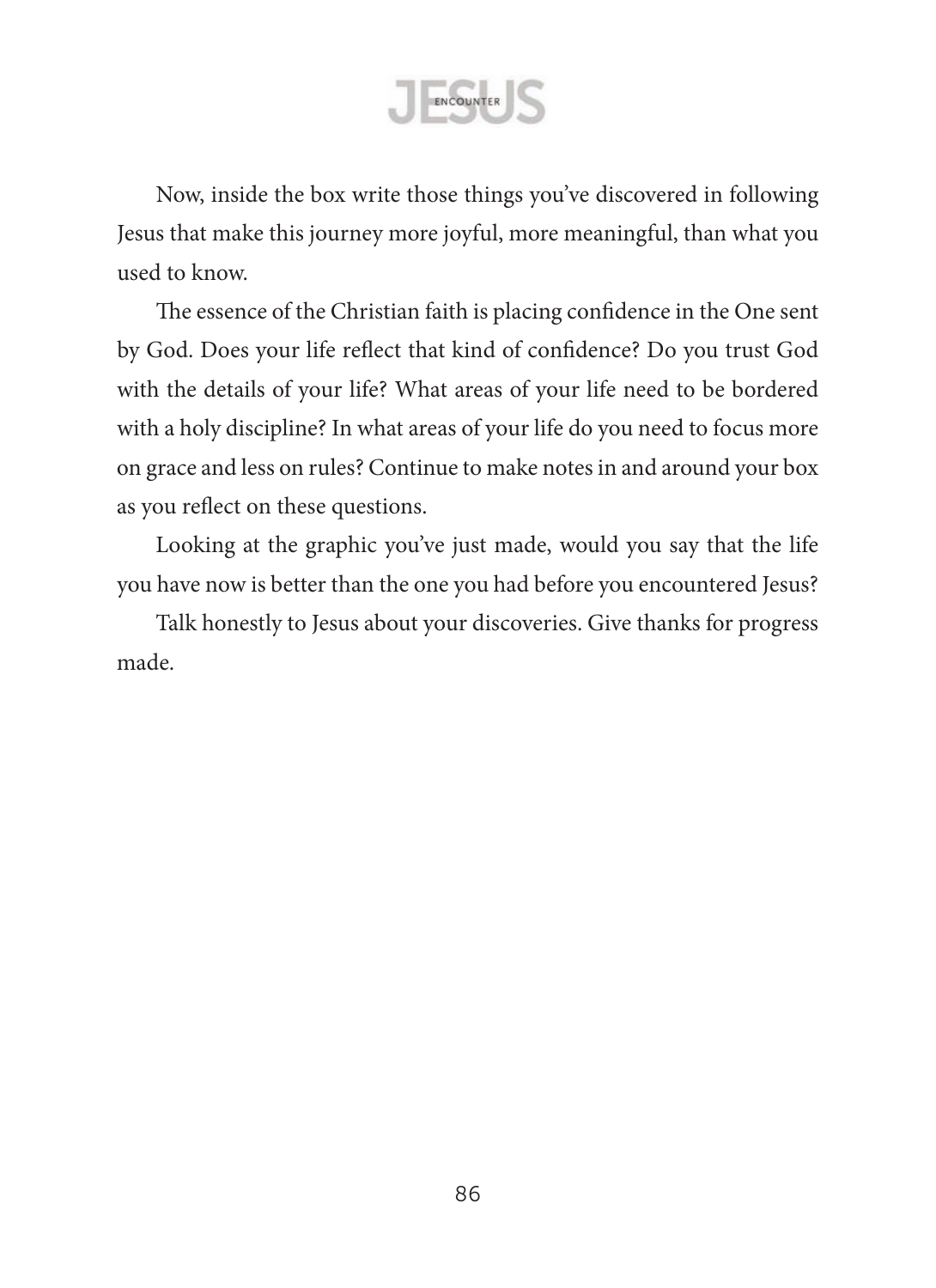

In our fast-paced, noisy world, the thought of being quiet and listening almost seems like an impossible task. Remember that Psalm 46:10 says, "Be still, and know that I am God."

Being still is an act of trust. It means trusting that He's on the receiving end of this moment, and it means *trusting God with everything I won't accomplish while I'm in that quiet place*. It means trusting that He loves me, and won't condemn me if I fall asleep while I'm still.

What do we get out of stillness? In the quiet place, we encounter not only the holiness of God but the truth of our own brokenness and sin. It is a willingness to lay myself out there before God, and to let Him do the hard but good work of sanctification in my life.

### **Read Luke 11:1–13.**

What do you observe concerning the desire of the disciples?

Make a list of "teaching points" Jesus gives on the subject of prayer.

What one thing do you learn about prayer from this reading? Or what one thing are you remembering again? What promises does Jesus mention?

#### **Read Mark 9:2–7.**

What is God's command at the end of this scene?

What do you think God meant when He asked His disciples to "listen to [Jesus]"?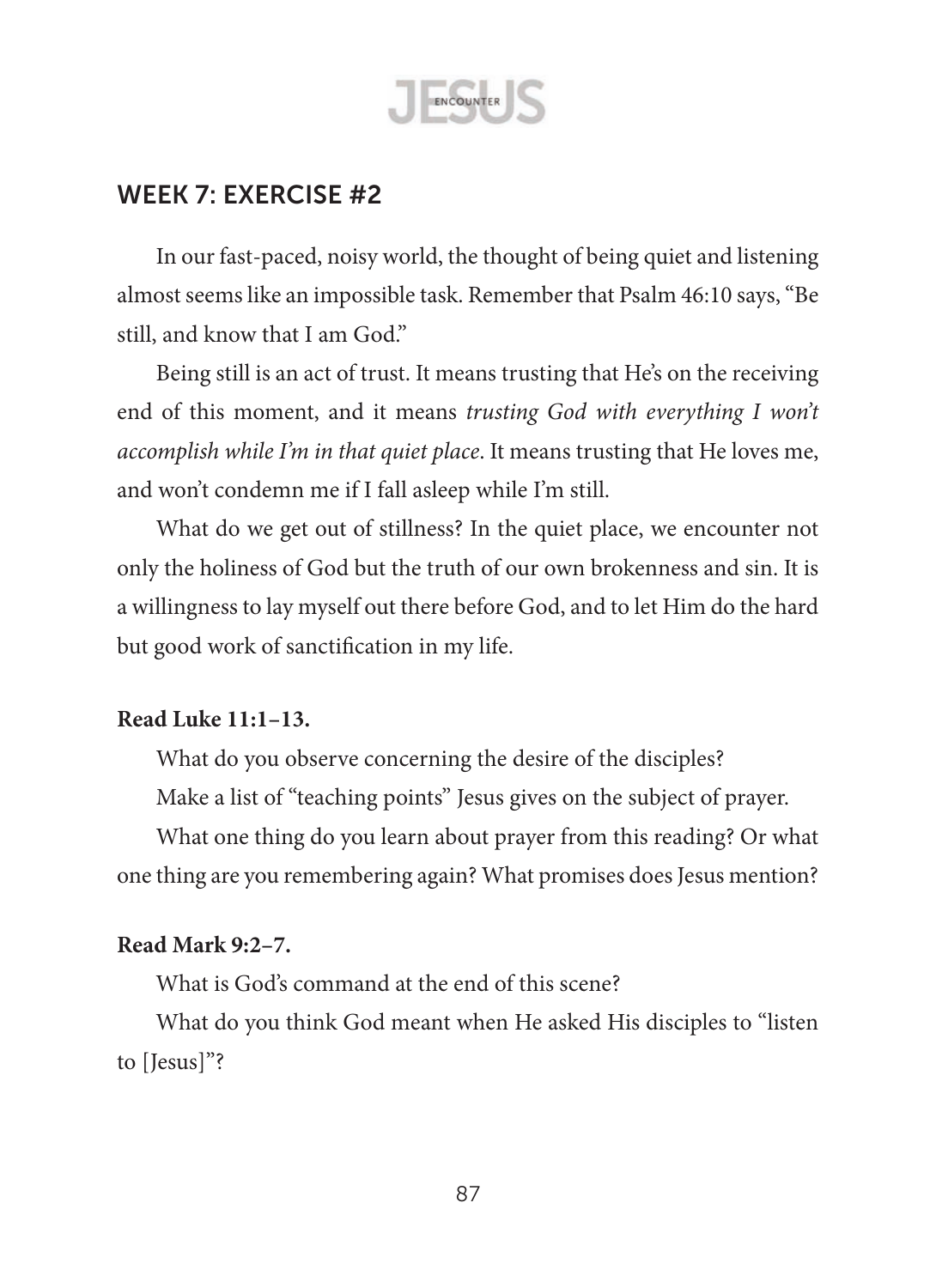ENCOUNTER

Is listening part of your prayer journey? What keeps you from the listening side of prayer? How would your prayer life change if you were to make an intentional effort to listen as much as you speak?

### **Encounter**

Learning to hear the voice of God is a discipline that takes time and practice. In a past encounter, you were asked to spend a few minutes in quiet, listening for God. This time, let's try extending that time so that you're sitting quietly for fifteen minutes. Spend the time with pen in hand, listening for the voice of Jesus. Devote at least fifteen minutes to being present to God, still (but not asleep!), listening and journaling what you hear.

Trust what you hear in that place of prayer and write it down, believing God has both the power and the desire to speak into our lives. This is God praying through us, and this is how most of the Bible was written. It was written by faithful people who wrote while they listened.

Close your prayer time by reflecting on one verse from the following options: Psalm 23; Numbers 27:16–17; Isaiah 53:6.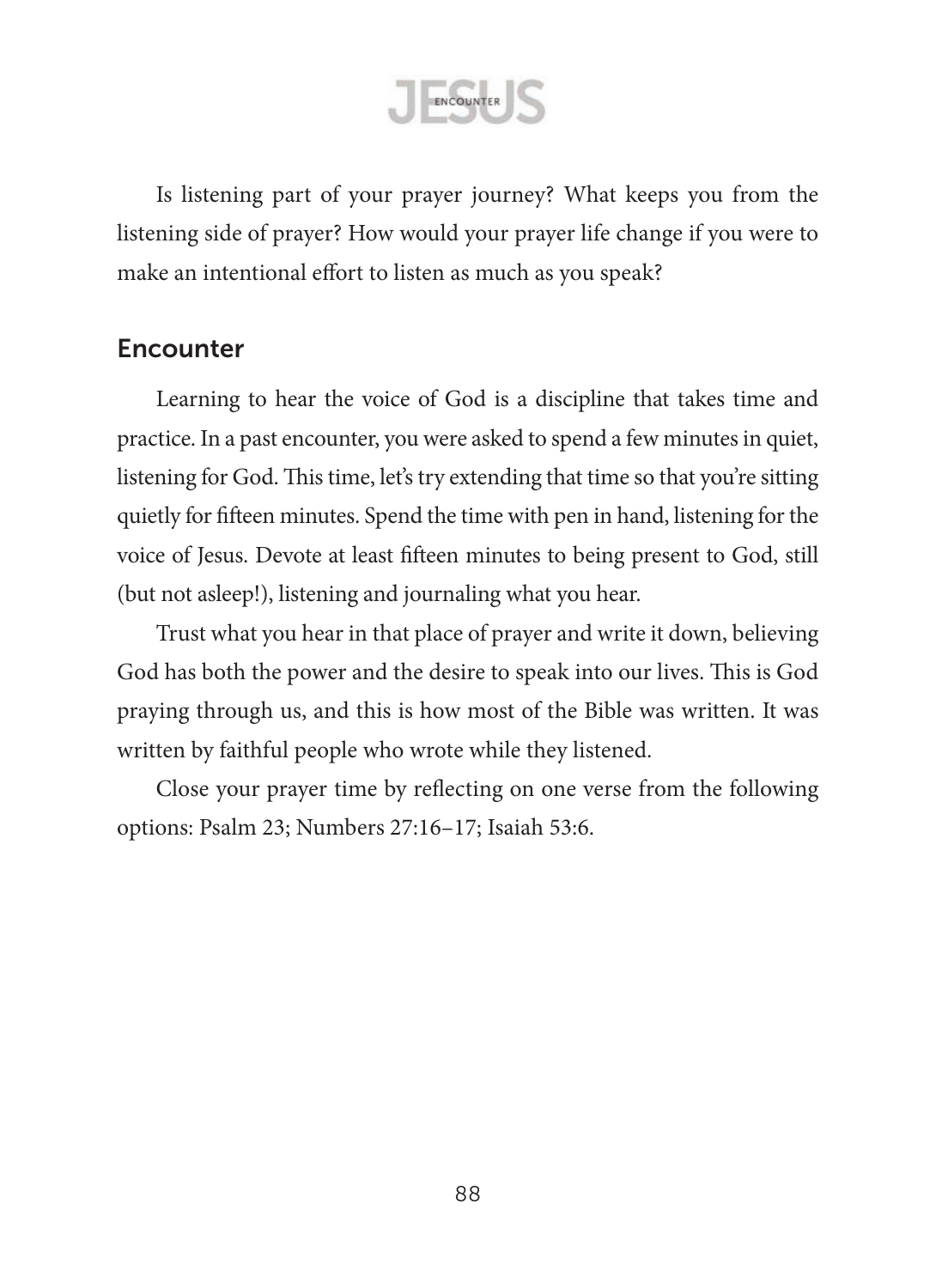

Before moving forward with this exercise, review your journal notes from week three, during which we studied John 9. In the lessons of that week, we talked about how Jesus transforms our hearts and lives. John 9 provides the "backstory" for the chapter we are about to study.

#### **Read John 10.**

The story of the Good Shepherd in John 10 begins with the blindness of the Pharisees. Spiritual blindness seems to characterize the whole community, and especially the spiritual leadership.

Darkness in the spiritual life is not always a bad thing. St. John of the Cross (1542–1591) in *Dark Night of the Soul* talked about a season in the life of any serious follower of Jesus that feels very much like a "wall" to a runner. Some people call this a crisis of faith. It is a place on the spiritual journey where we have to consciously decide to choose Jesus in areas of our life we haven't given to Him yet. On the other side of a dark night, we experience a deeper hunger for God than we've known before.

God may sometimes walk us through a valley or a dark night. The enemy uses darkness too. Job mentions thieves and evildoers who hide in the dark.

Dr. Timothy Laniak writes:

*One of the many words Job uses for darkness is* tsalmavet*, found ten times throughout the book. This graphic compound term can be translated*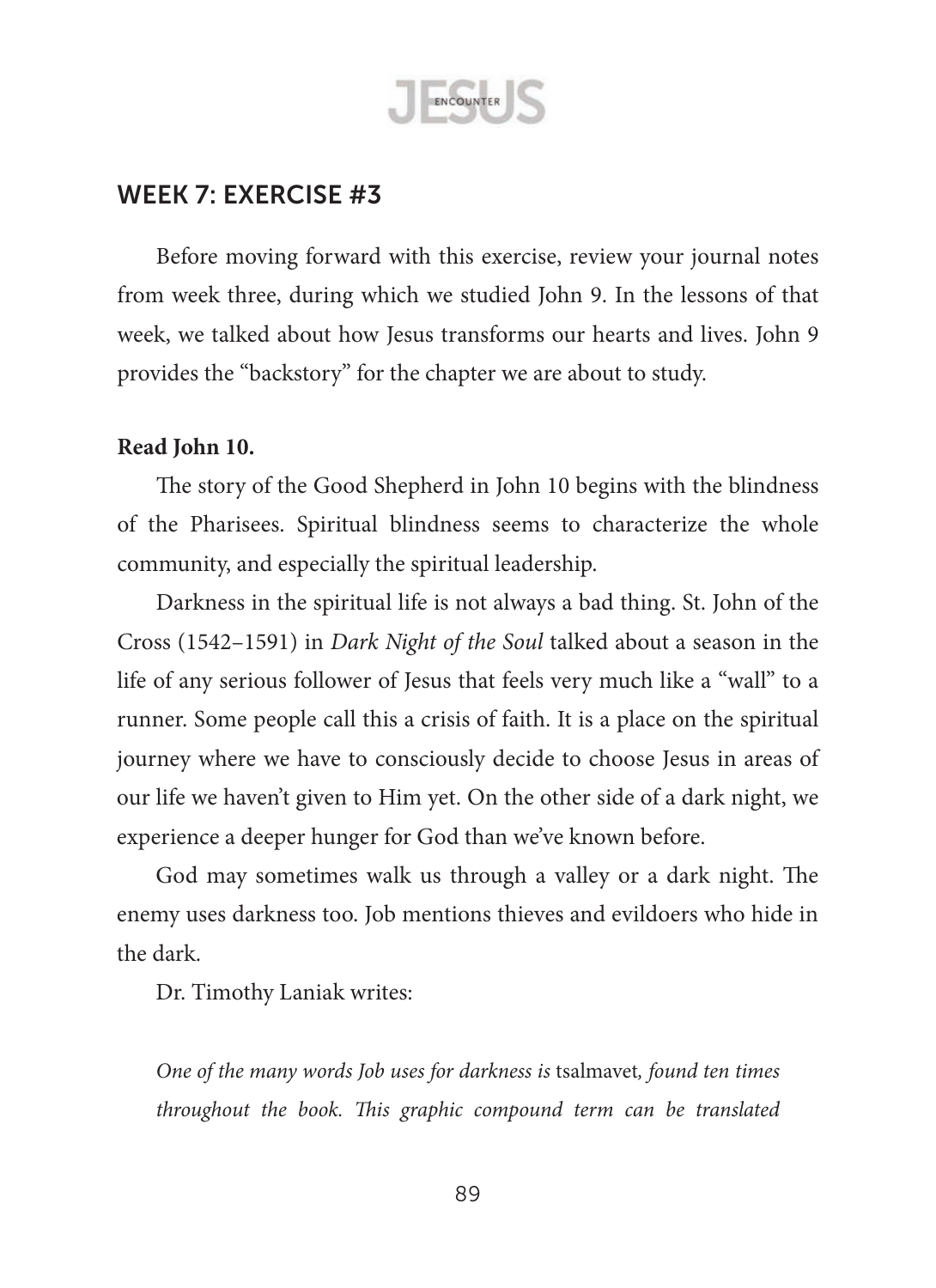

*"shadow of death" or "deadly darkness." We're familiar with the phrase in The Shepherd Psalm: "Even though I walk through the valley of the shadow of death, I will fear no evil, for you are with me." Here the psalmist is unafraid to walk through the valley of* tsalmavet *because the Lord accompanies him. This valley symbolizes life's hazardous transitions—occasions when the Shepherd Guide could be trusted without the illumination of daylight.7*

In Isaiah 9:2 we are promised that the people who walk in darkness will see a great light and that the light will shine on those who live in death's shadow. There is great hope in that promise. If we are experiencing a time of spiritual confusion or a "dark night of the soul," the Light will eventually come. He will not leave us in the dark.

## **Read Luke 22:53; Luke 23:44–46; 1 Thessalonians 5:5; and Job 12:22.**

How would you describe the darkness in each of these Scriptures?

What gives you hope in the darkness? Have you experienced a crisis of faith, or a "dark night of the soul"? What truth or grace carried you through that time?

What story from Scripture speaks most deeply in your dark times?

## **Encounter**

*Blessed are those who hunger and thirst for righteousness, for they will be filled.*

*—Matthew 5:6*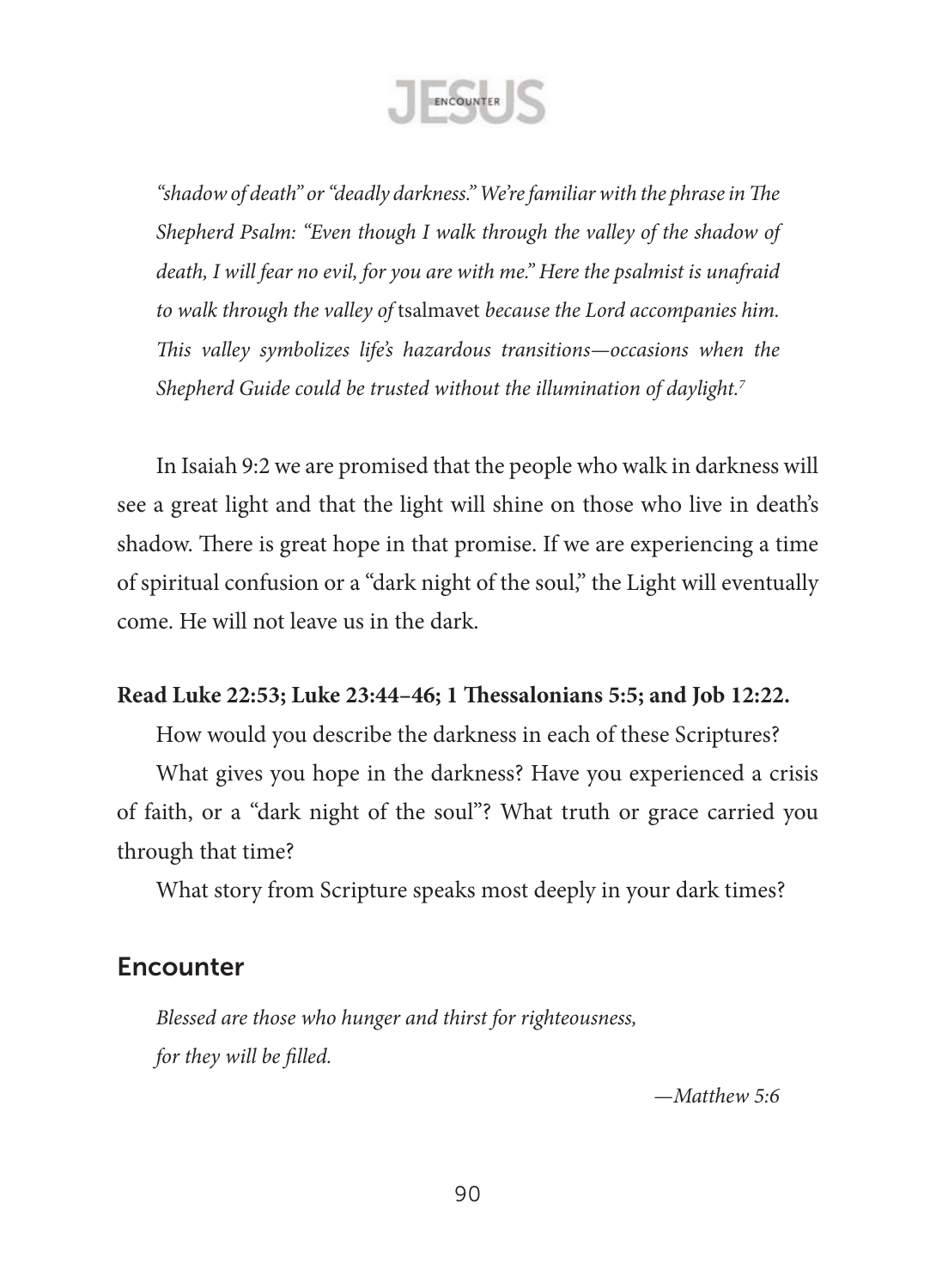ENCOUNTER

Times of trial and sacrifice are often paths to a greater hunger for God. Spiritual disciplines like fasting also create a great hunger for God.

Fasting is a prime opportunity to build trust in God, and it is a normal part of what it means to follow Jesus. Fasting is a biblical principle. There is nothing like it to break strongholds and release spiritual power into our lives.

Fasting is a way we can live what Jesus taught. It creates humility in us, which is a defining character trait of Jesus. And it gets our hearts ready for the next thing God has for us. Fasting makes us hungry to *live this.*

If your physical health allows, pick a meal—preferably today—and fast from eating for that meal. Spend the time instead roaming through your Bible looking for passages on hunger. Journal what you find. Then spend some time meditating on Matthew 5:6. Do you hunger and thirst for God? Close in prayer, asking God to give you a greater hunger for the things of His Kingdom.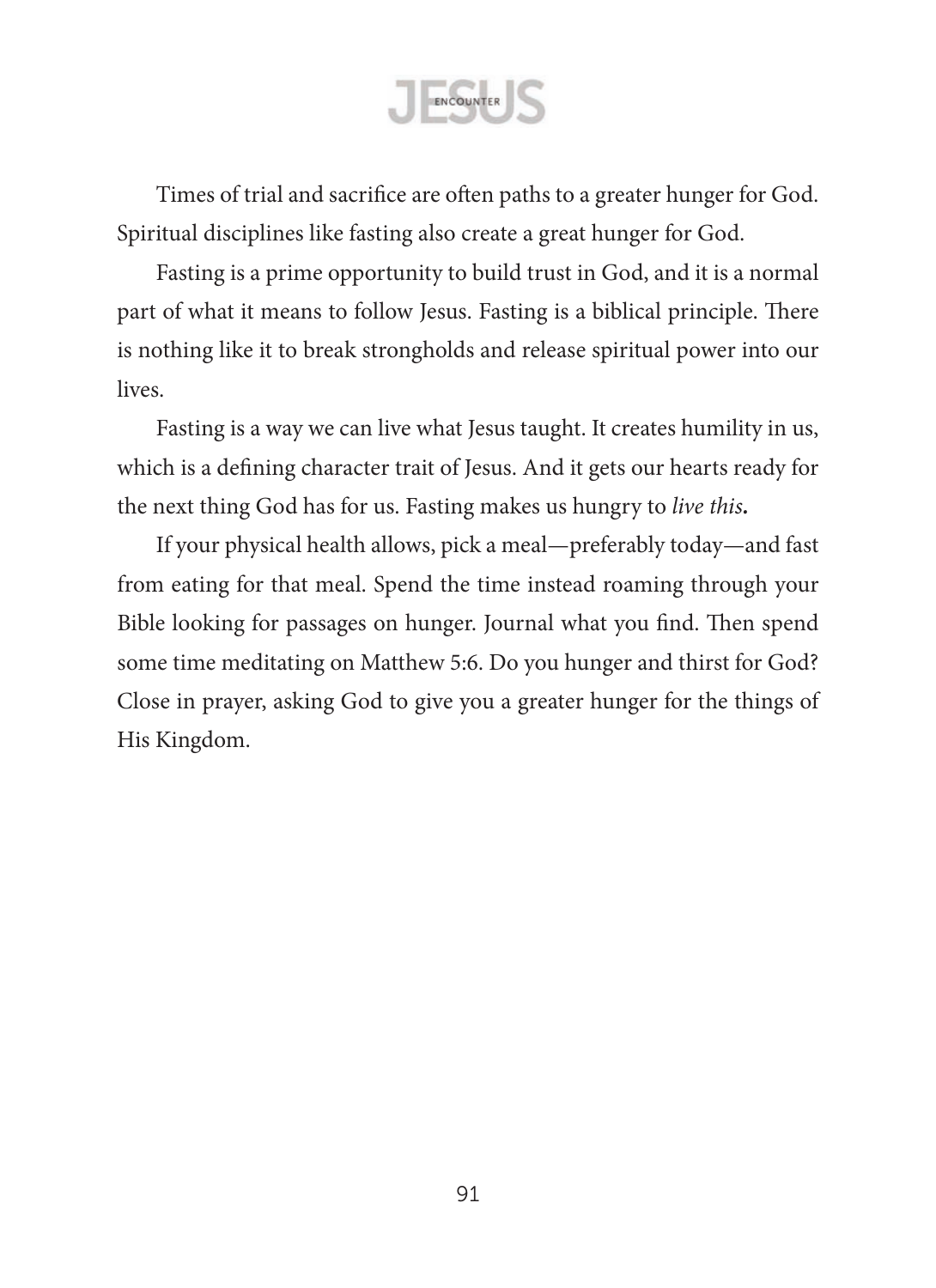

As a child, were you a climber? Some of us loved the challenge of a sturdy tree, a tall fence, or a concrete ledge. We'd rather climb over a thing than go around it. But as adults, most of us would rather find the gate than climb the fence. When Jesus calls Himself "the gate," He's appealing to the adult in us who understands there is a hard way to get things done and an easy way. To enter into relationship with Jesus is to take the better option.

#### **Read John 10:1–6.**

After leaving his sheep in a safe place for the night, the shepherd now comes to the gate to lead them out. Since there are other flocks gathered there in the same pen, the shepherd calls to his sheep so they'll hear his voice. The relationship between sheep and shepherd is intimate. The shepherd knows his sheep. Sheep know to whom they belong. The shepherd cares for them and keeps illness and enemy at bay.

The average life span of a sheep is ten to twelve years. Over that time, consider how often the shepherd counts, checks, carries, nurses back to health, rescues, protects, feeds, shears, leads, and calls out to his sheep. No wonder they are considered part of the family.

A troubled lamb—one struggling to get along in the flock—would be relegated to the shepherd's shoulder, where it would be carried and talked to for long stretches of time. The point was for the lamb to learn the shepherd's voice.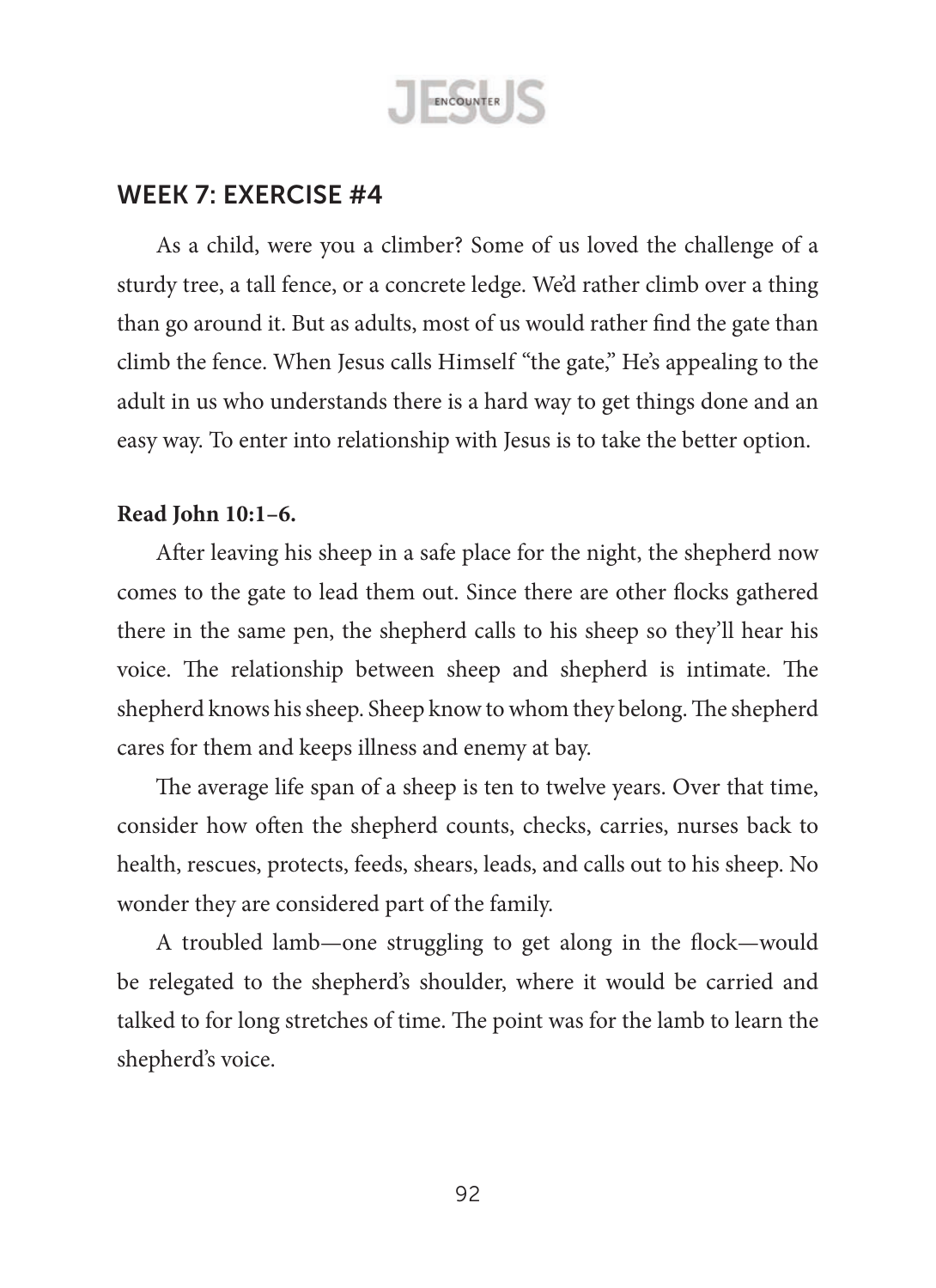

#### **Read Psalm 23.**

The usual place of a shepherd is behind or beside his flock. But in the wilderness and unfamiliar territory, sheep need guidance and strong leadership to feel safe. In those situations, the shepherd is *out front* leading his flock.

In the same way, when we don't feel secure we do not feel free to function in the way God intended. Without walls, we lose direction, unity, and hope. Without walls, we tend to fade into the world around us.

How well do you know the voice of your Shepherd? Are you allowing Him to lead, guide, and direct you? How is your life influenced by the knowledge that you are known, protected, and cared for?

Do you see a link between spiritual blindness (John 9) and the shepherds and sheep (John 10)? What comparisons can you draw?

What contrasts do you see between the religious leaders in chapter 9 and the shepherd in chapter 10?

#### **Read John 10:7–18.**

Write down all the promises you find in these verses.

What do you notice about the thieves and robbers?

Thieves and robbers climb fences, motivated by greed and deception. Their plans are foiled when the sheep don't listen. In your life, what (or who) has come to steal, kill, or destroy your peace, faith, joy, obedience?

Jesus came to give us life and life to the full, abundantly, beyond measure (John 10:10; Psalm 23:5). Jesus gives. Thieves take. What things in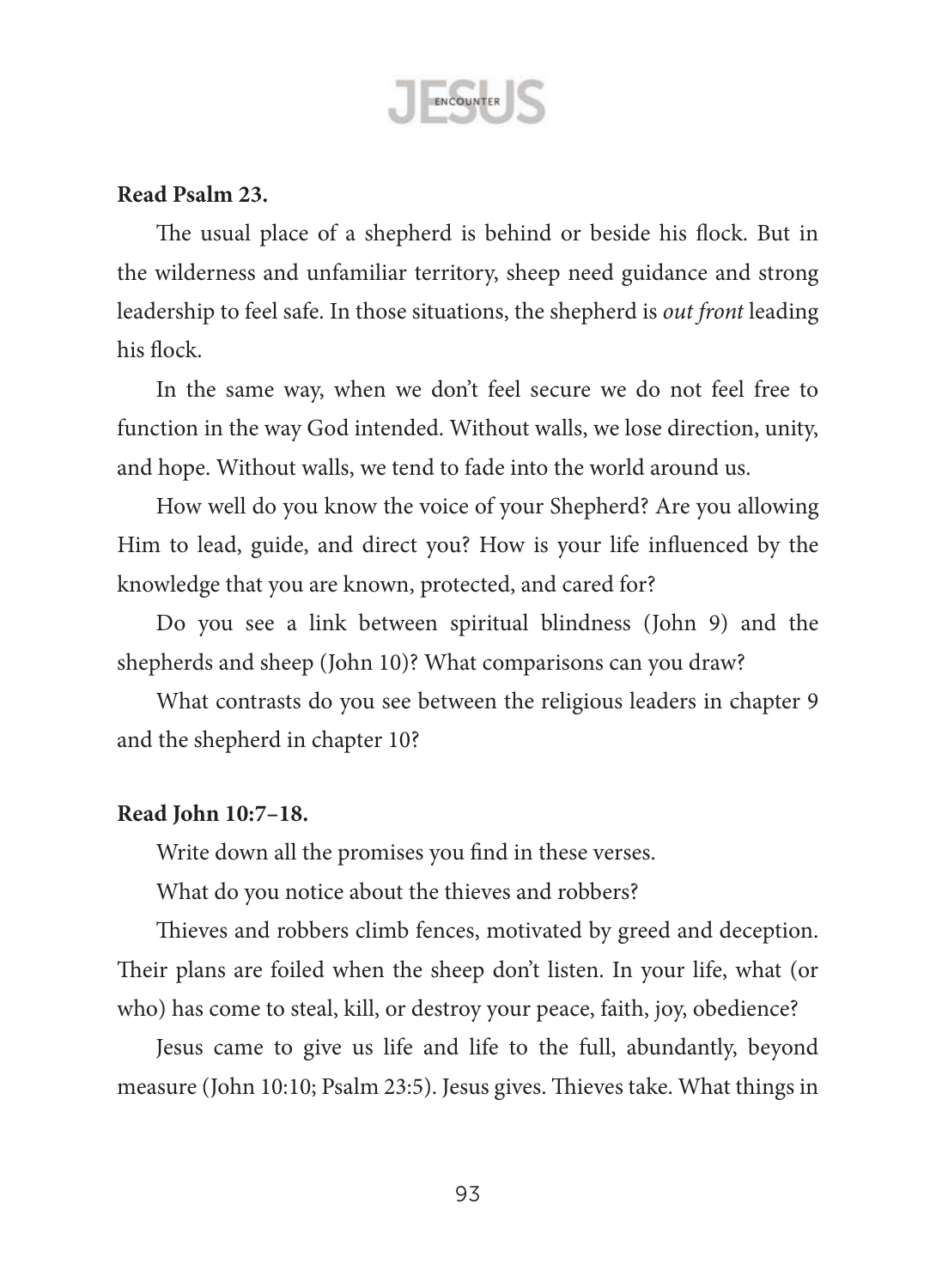

your life have given you joy and abundance? What things (even those that sounded like a good deal on the front end) have stolen your joy? What have you learned from those experiences?

# **Encounter**

There are good shepherds and bad shepherds. Jesus is a *good* shepherd. A good shepherd knows His sheep by name and is willing to lay down His life for the sheep. The sheep only have to listen to the voice of the shepherd. In other words, it is not about us. It is about the shepherd.

Close your eyes. Take a few deep breaths. Visualize Jesus standing before you. What do you know about Him? Make a list of everything you know to be true about Jesus, and everything you are experiencing even now as He stands before you. Who is this Jesus and how is He changing your life?

Google the hymn "Be Thou My Vision," and either print out the lyrics or listen to it online. Make this beautiful song into a prayer to the God of your life.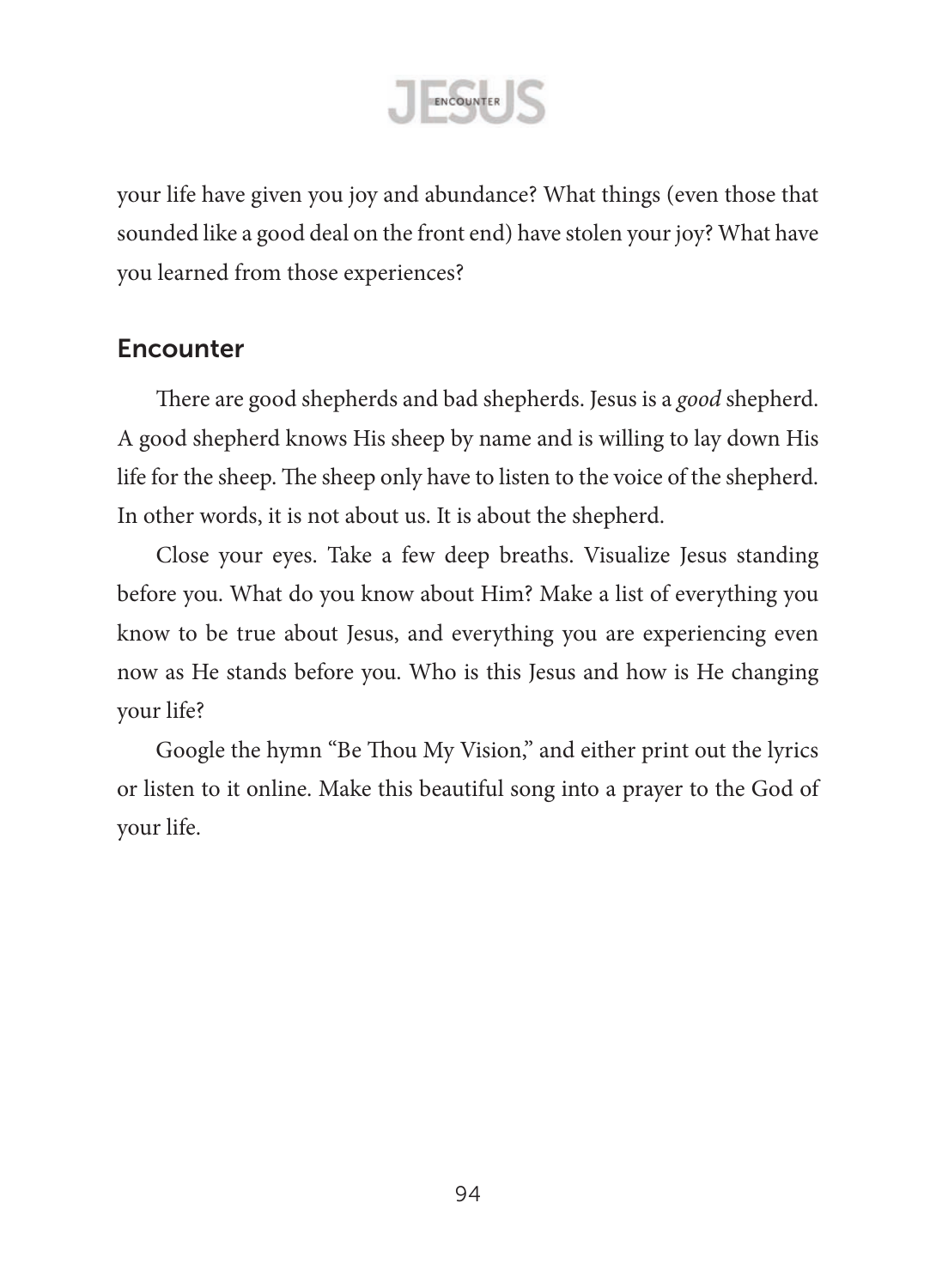

#### **Read John 10:14–18 and 1 John 4:16–18.**

As you read these Scriptures, focus on why the Father loves Jesus. Underline or highlight the relevant words and phrases in your Bible. What phrase in these Scriptures captures your attention? What do you learn from these verses about the connection between love and sacrifice?

#### **Reread John 10:17.**

In this verse, Jesus reveals the profound nature of His relationship with the Father. It is a relationship built on sacrifice, love, and hope. Jesus lays down His life in obedience to the Father's will. The Father loves Jesus. The hope is in the promise of overcoming death.

There is a "holy flow" of love and obedience present in a right relationship with God. The sheep follow the shepherd. The shepherd does everything in obedience to the Father. The Father loves the shepherd and the sheep.

As love and obedience flow through our relationship with God, we are made holy and we begin to experience the abundant life promised by Jesus. What happens when we stifle that "holy flow"?

Have you had the experience of being lured in by a project or idea that you knew was beyond God's cover? How did that work out for you?

#### **Read Psalm 139.**

David tells us that God knows us and that this is the foundation of our trust in Him. At the end of Psalm 139, David prays maybe the deepest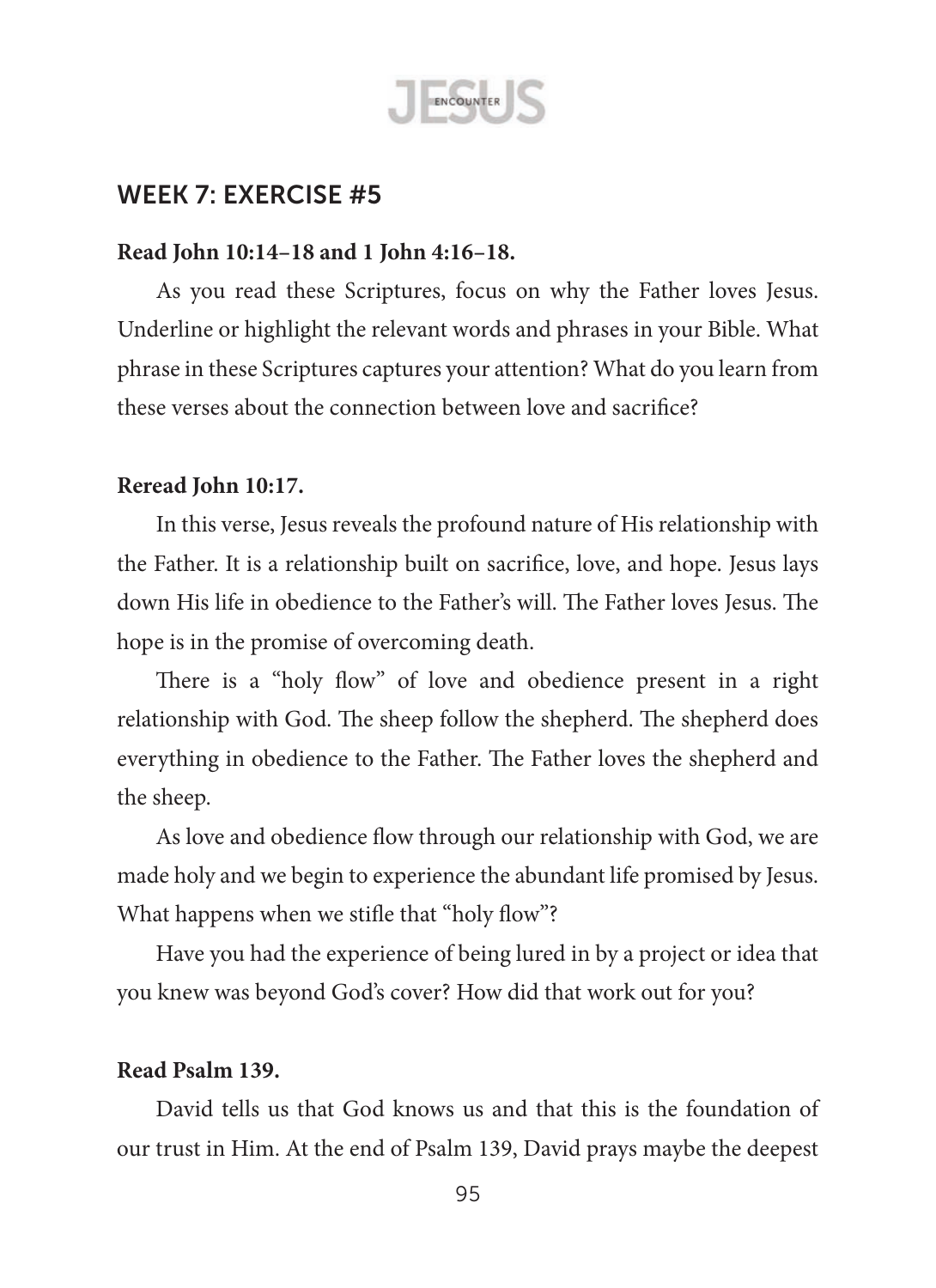

prayer of trust. He opens every door of his heart and invites God in."Search me, God, and know my heart; test me and know my anxious thoughts. See if there is any offensive way in me, and lead me in the way everlasting" (Ps. 139:23–24).

What does it mean to draw close to God? It is about moving past a belief in God to an experience of God. He is not disgusted by our doubts or frustrated by our fears. He is not angry about our immaturity or afraid of our pain. God in His ultimate wisdom and love has chosen to know us fully. No shame. No rejection. The cross is our assurance of that.

## **Encounter**

We are going to use Psalm 23 as a foundation for our prayer time.

First, read through this psalm in two or three translations. You can find multiple translations online at [www.biblegateway.com.](www.biblegateway.com)

Choose a translation that feels comfortable to you and read the psalm again, making it into a prayer. Use first-person language. Make it your own prayer to God.

Now, pray the prayer again, adding as many specifics into the language as you can. For instance, rather than simply saying, "The Lord is my shepherd, I shall not want," we pray instead, "The Lord is my shepherd, I shall not want for my mortgage payment, my tuition, my car repair . . . "

Continue through the psalm, customizing it to your life. Journal as you go, making notes about how this psalm speaks into your deepest needs.